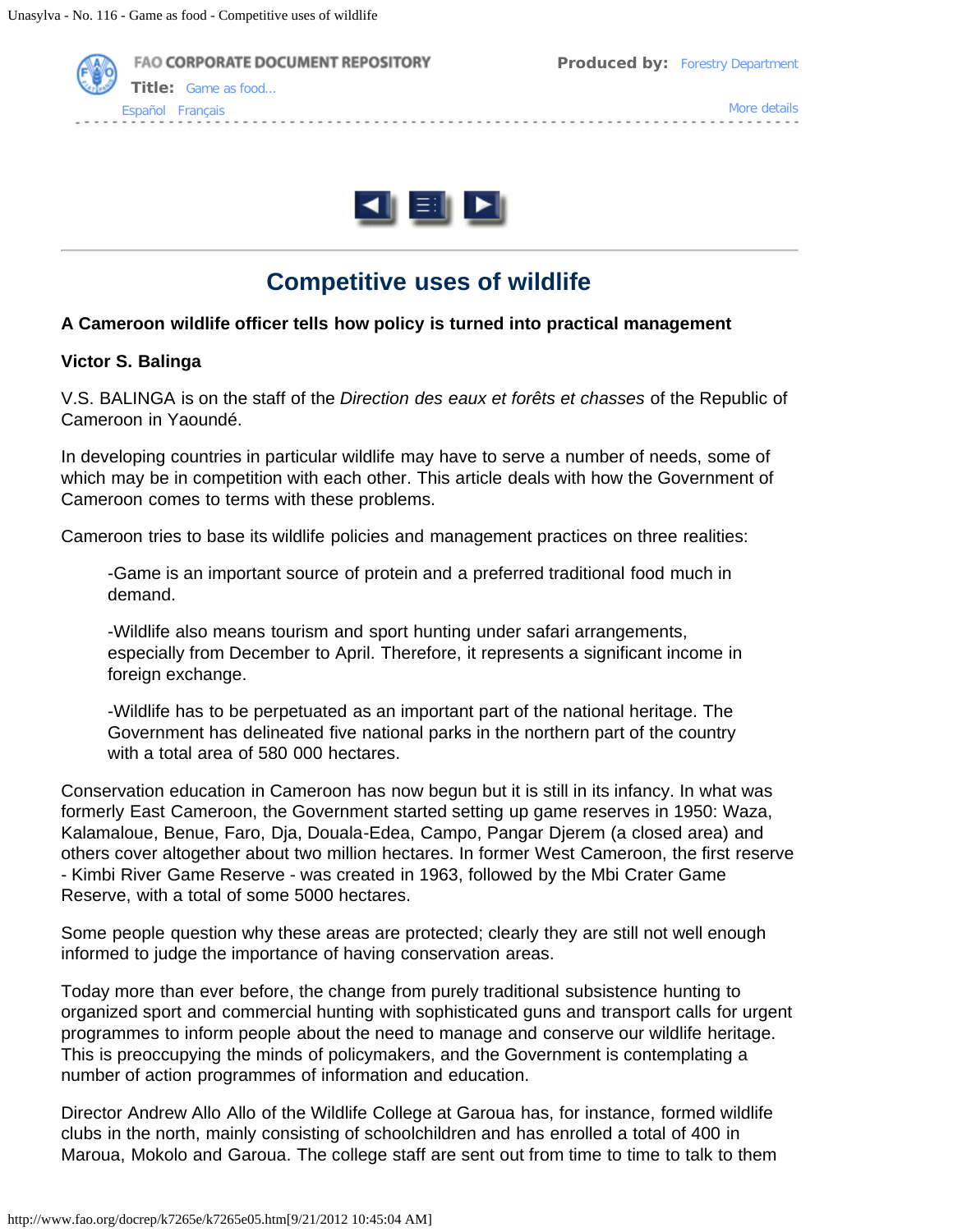and show slides and films. Excursions into the bush to view animals and to appreciate the way various elements in an ecosystem depend upon each other have also been undertaken. It is hoped that these activities will gain popularity and spread, especially in the south of the country, where the wildlife environment needs to be well managed.

The Agriculture Ministry's Information Service has given radio talks on wildlife conservation and has plans to operate mobile units which will go to remote villages with slides and films. Under the auspices of the African Wildlife Leadership Foundation there are plans to assist the Government with a conservation education programme similar to that in Botswana. They also plan to provide technical advice, staff and equipment to the Wildlife College at Garoua which serves all of west Africa as a training centre in this field.

In Cameroon, as in most of west and central Africa, wildlife is by tradition regarded as a regular and God-given source of protein. Our people believe that hunting should be free and cannot understand why they should be restricted in this activity. After all, they have always hunted since the time of our forefathers. It should not be surprising, therefore, that despite legislative measures, poaching has been the order of the day for years and is entrenched among the habits of the people.

Past and present wildlife legislation has recognized that hunting is deeply rooted in the culture. This is true for the whole of the south and for a part of the north of the country. Consequently, legal provision has been made for traditional hunting without permits. This authorizes hunting and trapping with weapons and devices made from traditional materials and the use of spears, bows and arrows, and dogs. Guns, however, require a permit.

In the north, there are cattle and this is the main source of protein. But in the south forest, only the dwarf cow exists, particularly among the Bakweris of Fako and the Bakossis of Meme, and the major protein source is local wildlife, together with cattle brought in from the north.

There are also certain depressed areas of the country where hunting provides virtually the only means of living, as in the regions of Akwaya, Ndian, Nkam and Mouloundou. In these areas, cattle from the north are rarely seen, there are no farms, and the people hunt to feed themselves, selling or trading some game meat for the other necessities of life. In many parts of the east, and particularly from Lomie to Mouloundou, there are pygmies whose sole way of life is hunting. They are never at any time expected by the Government to take out permits and are allowed to hunt freely in all seasons of the year.

But the law also provides for strictly regulated hunting for which hunters are expected to possess permits costing from 10000 to 20000 Cameroon francs for residents and from 20000 to 40 000 francs for non-residents. With the Cameroon franc at 278 to the U.S. dollar this comes to the equivalent of \$36 to \$72 for residents and \$72 to \$143 for non-residents. Under former regulations, sport hunters were not allowed to sell game meat. They usually gave it to the local population for food and the villagers usually consumed what they could and sold the rest. Recent legislation has now made it permissible for hunters to sell their meat. In some instances under the former regulations when meat was given away, some meat was never used and went rotten and it is hoped that the new legislation will discourage this.

# **[FOREST SERVICE STAFF AND VILLAGERS WITH CARCASS OF ELEPHANT THAT](http://www.fao.org/docrep/k7265e/k7265e0p.jpg) [THREATENED A VILLAGE - "...a God-given source of protein "](http://www.fao.org/docrep/k7265e/k7265e0p.jpg)**

Under other regulatory provisions, game controls are authorized by the Forestry Department and game guards may be sent to kill marauding animals. First, however, it has to be well established that there was actual game damage to crops and property before control operations are carried out. The former West Cameroon forestry law provided for the cheap sale of meat resulting from such missions to the local people and a tradition developed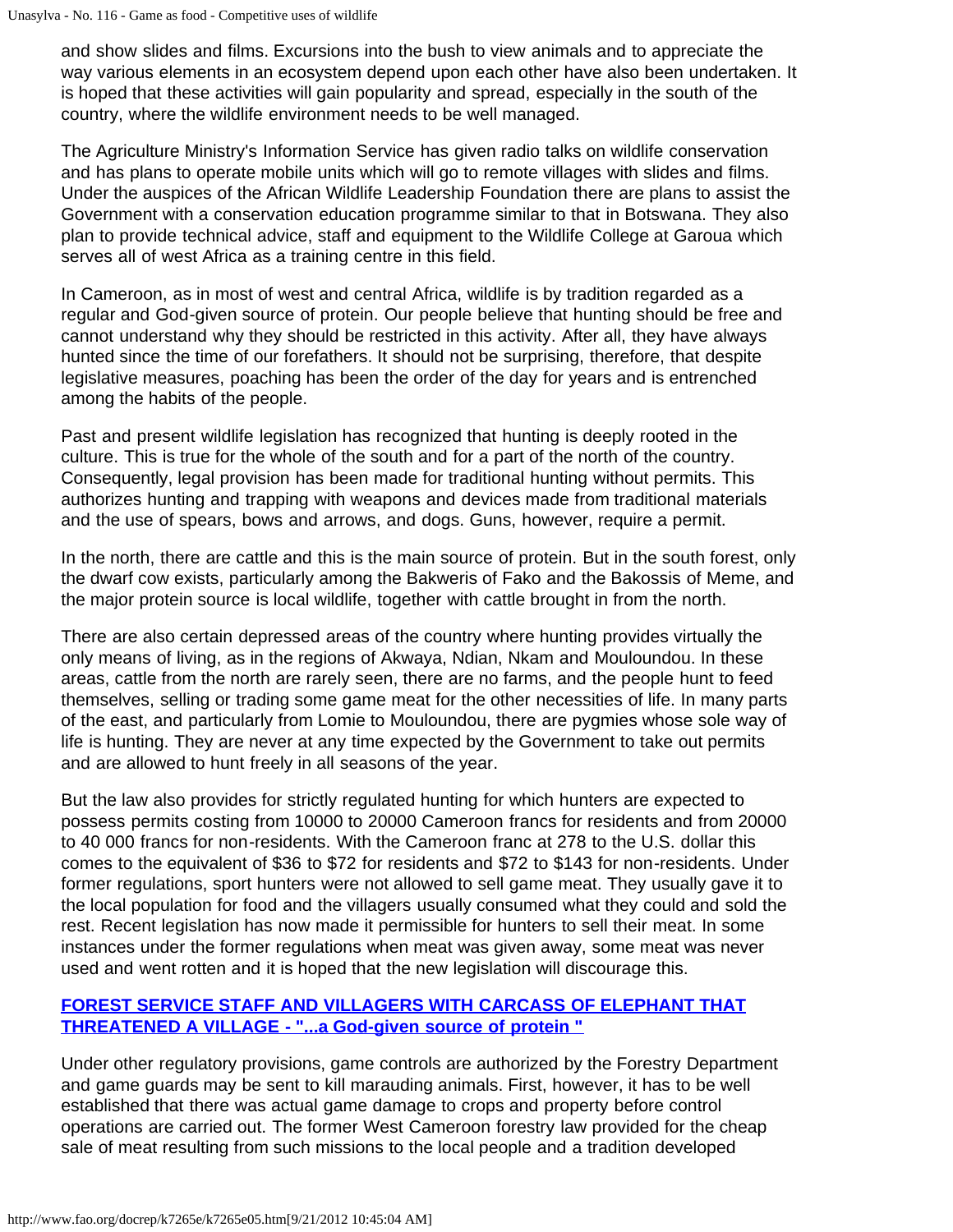whereby about half of the meat of marauding animals was given free to the people who had suffered damage while the other half was sold locally by the Government. Such activities can make a significant contribution in protein for village populations.

There have, of course, been instances when villages, in their desire to have game meat, would raise false alarms of crop destruction just to cause game guards to kill animals for them. It shows, in any event, how important game meat is for the diet of our people.

In the former East Cameroon, meat of animals killed by game guards was left entirely without charge for those who had suffered damage. If there were no government game guards, licensed hunters were usually asked to kill the animals and were compensated with either the or the trophy, or, as was the case in the former West Cameroon, by a bounty of up to 7 000 francs (\$25) in cash.

Apart from legal hunting, there is today widespread hunting by poachers. Furthermore, poachers will also use outlawed devices and methods, from unauthorized firearms to traps which may endanger human lives. The amount of poaching is high as a result of the limited number of control staff and the limited resources at their disposal. The Government is aware of the problems facing those charged with controlling poaching and is doing everything it can to help them.

Some poaching is done only for meat but there are also poachers who operate commercially. Game animal products sold for cash include cuts of meat, as well as trophies such as skins and tusks.

Whatever the basic objective, almost all of the meat from poaching activities is consumed locally. Market sheds are known to be full of game meat; traders will sometimes hide the meat under some other produce such as fish which is widely sold. Night poaching is often practiced as a more secure means of avoiding the police. Game restaurants in Cameroon are well patronized and the meat is very expensive. There are certain stops along the main roads where restaurants specializing in game meat do thriving business.

Most of the poachers in the field are not operating strictly on their own account. Persons who may not know how to use guns skillfully, or may have no time to hunt, will buy arms and ammunition and give them to talented hunters who poach for them. This results in a particularly serious threat to elephants which are illegally hunted for their tusks. Pygmies, because of their privileged position under the law, are sometimes recruited as poachers and paid a pittance for their work in the form of tobacco and other inexpensive items.

There are certain main roads which go though national parks, such as the Kalamaloue National Park, and lorry drivers on long-distance routes between Nigeria and Chad will time their journey in order to arrive at these conservation areas at night, spend some time in illegal hunting and, before morning, be off with their vehicles loaded with meat.

Other poaching problems involve game reserves under timber exploitation permits, such as Campo Game Reserve. Forest workers in such remote areas, finding themselves without beef, think nothing of killing wildlife while they are on the job in order to enrich their diets. Many animals can be lost that way.

National borders are also frequently crossed by professional poachers. On a number of occasions, groups from neighbouring countries enter national parks to hunt and shooting has occurred in which poachers were seriously wounded or killed.

Hunting permit holders receive quotas of ammunition from the administrative authorities, but because of the great demand for bush or game meat in some areas, such quotas usually have not been enough. Villagers have tried to fool the authorities by asking for ammunition for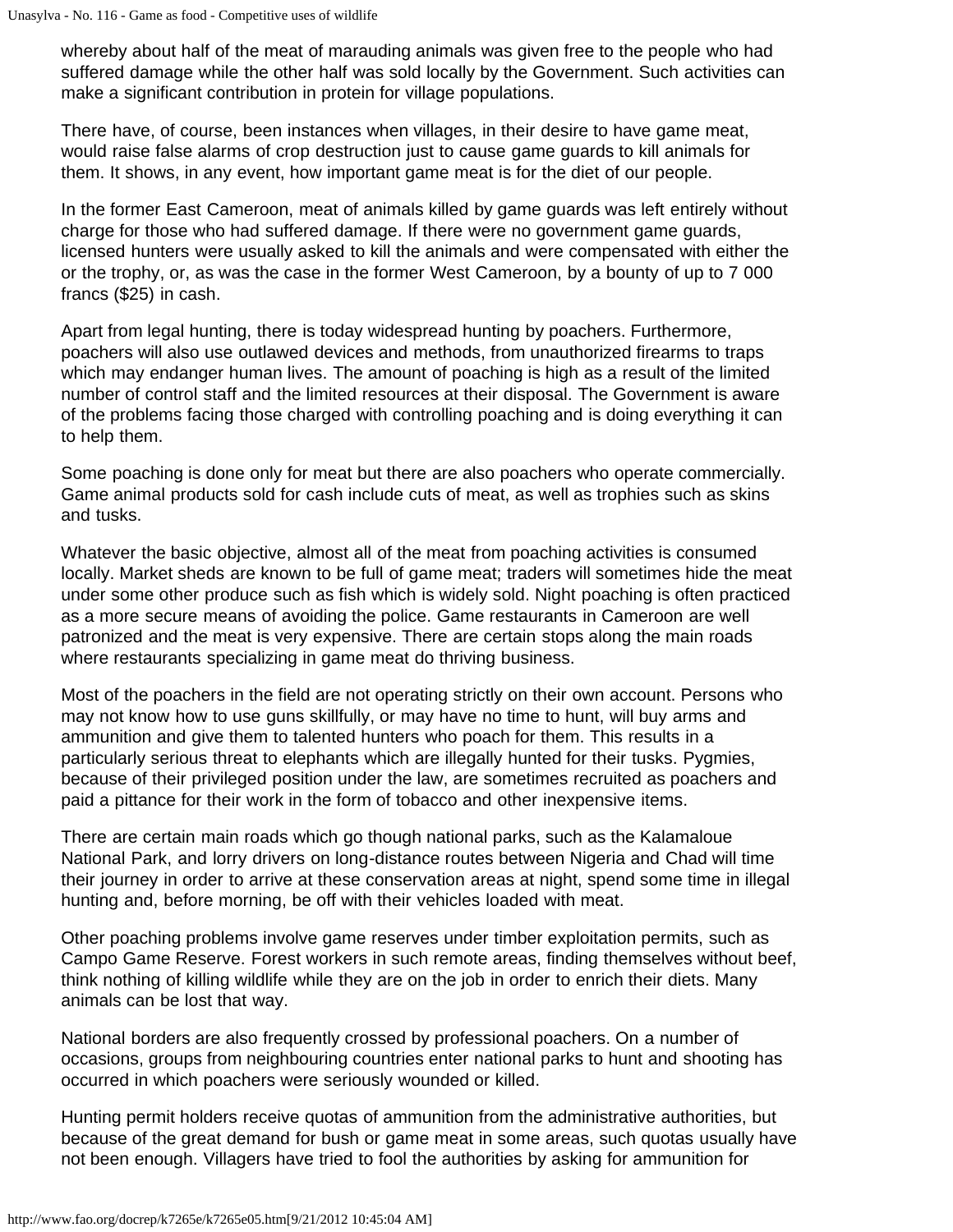traditional ceremonies in order to use it for hunting. Even when such requests were genuine, ammunition left over after the celebrations has ended up being used for hunting.

| Game animals commonly used for food                                                                                                                                                                                                                                                                                                                                                                                                                                                                                                                                                                           |
|---------------------------------------------------------------------------------------------------------------------------------------------------------------------------------------------------------------------------------------------------------------------------------------------------------------------------------------------------------------------------------------------------------------------------------------------------------------------------------------------------------------------------------------------------------------------------------------------------------------|
| FOUND IN SAVANNA LANDS:                                                                                                                                                                                                                                                                                                                                                                                                                                                                                                                                                                                       |
| Cheetah (Acinonyx jubatus)<br>Rhinoceros (Diceros bicornis)<br>Giraffe (Giraffa camelopardalis)<br>Warthog (Phacochoerus aethiopicus)<br>Giant eland (Taurotragus derbianus)<br>Roan antelope (Hippotragus equinus)<br>Buffon kob (Kobus kob)<br>Hartebeest (Alcelaphus buselaphus)<br>Topi (Damaliscus lunatus)<br>Gazelle (Gazella sp.)<br>Patus monkey (Erythrocebus patas)                                                                                                                                                                                                                                |
| FOUND IN SAVANNA LANDS AND FORESTS:                                                                                                                                                                                                                                                                                                                                                                                                                                                                                                                                                                           |
| Baboon (Papio sp.)<br>Lion (Panthera leo)<br>Leopard (Panthera pardus)<br>Hippopotamus (Hippopotamus amphibius)<br>Sitatunga (Tragelaphus spekii)<br>Bushbuck (Tragelaphus scriptus)<br>Buffalo (Syncerus caffer)<br>Elephant (Loxodonta africana)<br>Hyena (Crocuta crocuta)<br>Serval cat (Felis serval)<br>Civet cat (Civettictis civetta)<br>Reedbuck (Redunca redunca)<br>Duiker (Cephalophus sp. and Sylvicapra)<br>Aardvark (Orycteropus afer)<br>Waterbuck (Kobus ellipsiprymnus and K. defassa)<br>Oribi (Ourebia ourebia)<br>Tantalus monkey (Cercopithecus aethiops)<br>Crocodile (Crocodylus sp.) |
| <b>FOUND IN FORESTS:</b><br>Chimpanzee (Pan troglodytes)<br>Mangabey (Cercocebus sp.)<br>Gorilla (Gorilla gorilla)<br>Colobus monkey (Colobus sp.)<br>Drill (Mandrillus leucophaeus)<br>Mandrill (Mandrillus mormon)<br>Bush pig (Potamochoerus porcus)<br>Bongo (Boocercus eurycerus)<br>Porcupine (Hystrix sp.)                                                                                                                                                                                                                                                                                             |

There are also annual hunting parties in areas especially set aside at villages or in a chief's own hunting grounds. On such occasions, the villagers will furnish themselves with large quantities of bush meat.

Control of legal and illegal hunting in Cameroon is not a sophisticated affair as in many developed countries. The authorities concentrate on doing their best to discourage poaching but they do not engage in gathering statistics on the wildlife situation. Consequently, it has not been possible to evaluate the amount of game meat consumed in the country, nor would this